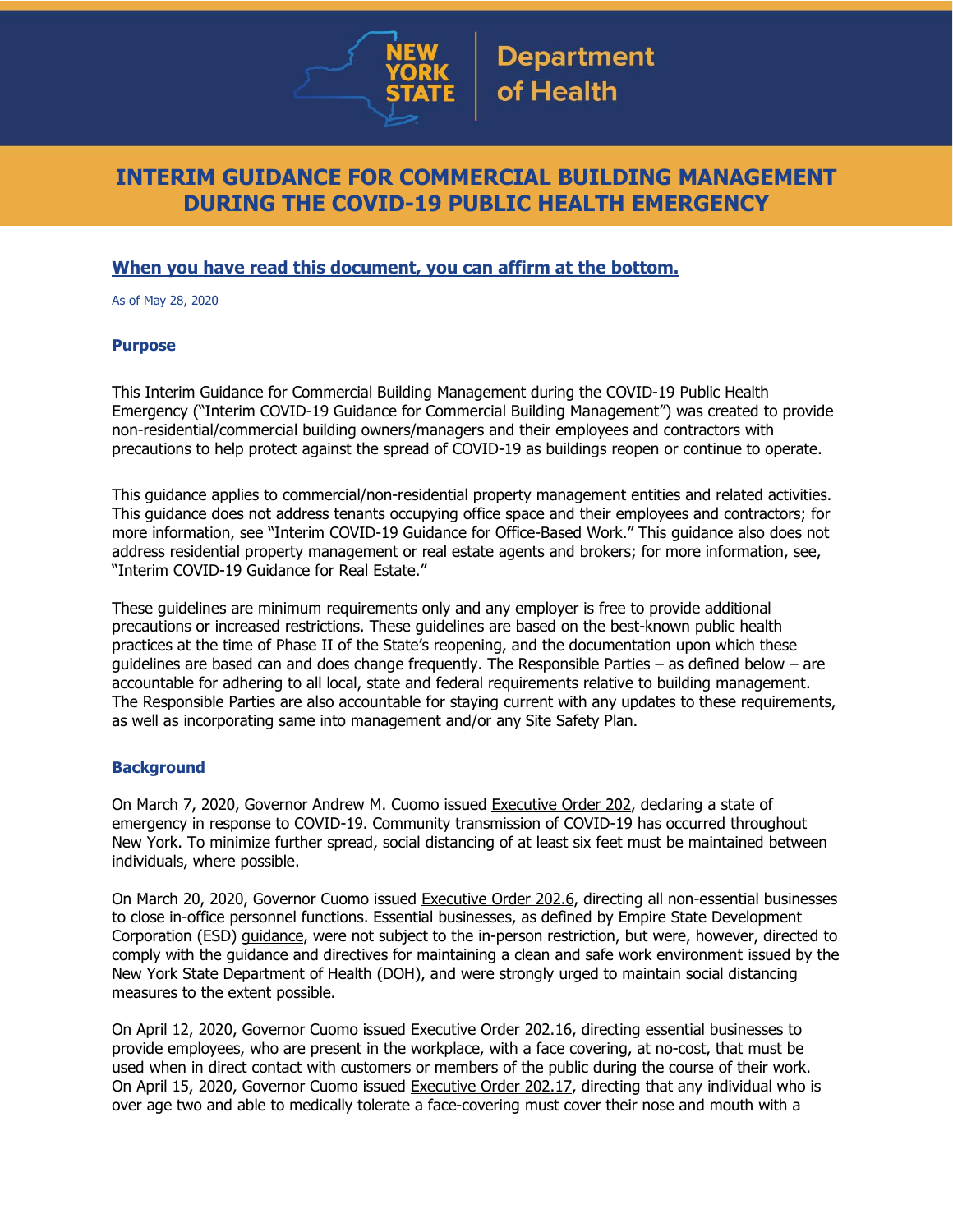mask or cloth face-covering when in a public place and unable to maintain, or when not maintaining, social distance. On April 16, 2020, Governor Cuomo issued [Executive](https://www.governor.ny.gov/news/no-20218-continuing-temporary-suspension-and-modification-laws-relating-disaster-emergency) Order 202.18, directing that everyone using public or private transportation carriers or other for-hire vehicles, who is over age two and able to medically tolerate a face covering, must wear a mask or face covering over the nose and mouth during any such trip. It also directed any operators or drivers of public or private transport to wear a face covering or mask which covers the nose and mouth while there are any passengers in such a vehicle.

On April 26, 2020, Governor Cuomo [announced](https://www.governor.ny.gov/news/amid-ongoing-covid-19-pandemic-governor-cuomo-outlines-phased-plan-re-open-new-york-starting) a phased approach to reopen industries and businesses in New York in phases based upon a data-driven, regional analysis. On May 4, 2020, the Governor [provided](https://www.governor.ny.gov/news/amid-ongoing-covid-19-pandemic-governor-cuomo-outlines-additional-guidelines-when-regions-can) that the regional analysis would consider several public health factors, including new COVID-19 infections, as well as health care system, diagnostic testing, and contact tracing capacity. On May 11, 2020, Governor Cuomo [announced](https://www.governor.ny.gov/news/amid-ongoing-covid-19-pandemic-governor-cuomo-announces-three-regions-new-york-state-ready) that the first phase of reopening would begin on May 15, 2020 in several regions of New York, based upon available regional metrics and indicators.

In addition to the following standards, both essential and non-essential businesses must continue to comply with the guidance and directives for maintaining clean and safe work environments issued by the DOH.

Please note that where guidance in this document differs from other guidance documents issued by New York State, the more recent guidance shall apply.

#### **Standards for Responsible Commercial Building Management in New York State**

No building management activities can occur without meeting the following minimum State standards, as well as applicable federal requirements, including but not limited to such minimum standards of the Americans with Disabilities Act (ADA), Centers for Disease Control and Prevention (CDC), Environmental Protection Agency (EPA), and United States Department of Labor's Occupational Safety and Health Administration (OSHA).

The State standards contained within this guidance apply to all building management activities – both essential and non-essential – in operation during the COVID-19 public health emergency until rescinded or amended by the State. The building owner/manager, or another party as may be designated by the building owner/manager (in either case, "the Responsible Parties") shall be responsible for meeting these standards.

The building owner/manager, or their designee, shall be primarily responsible for meeting standards with respect to any unleased or common areas, and the tenant, if not the owner, shall be primarily responsible for meeting these standards with respect to their leased space(s), unless the tenant and building owner reach an alternate agreement in regard to such responsibilities (e.g. joint screening protocol).

Note that, except where noted otherwise, references made to "employees" (1) include employees and contractors, and (2) references to "employees and/or visitors" are to building owners/managers and their employees and/or visitors. Responsible Parties should coordinate with tenant entities occupying office space, where applicable, on the implementation of practices in accordance with this guidance. For more information on tenant entities and their employees, contractors, and visitors, see "Interim COVID-19 Guidance for Office-Based Work."

The following guidance is organized around three distinct categories: people, places, and processes.

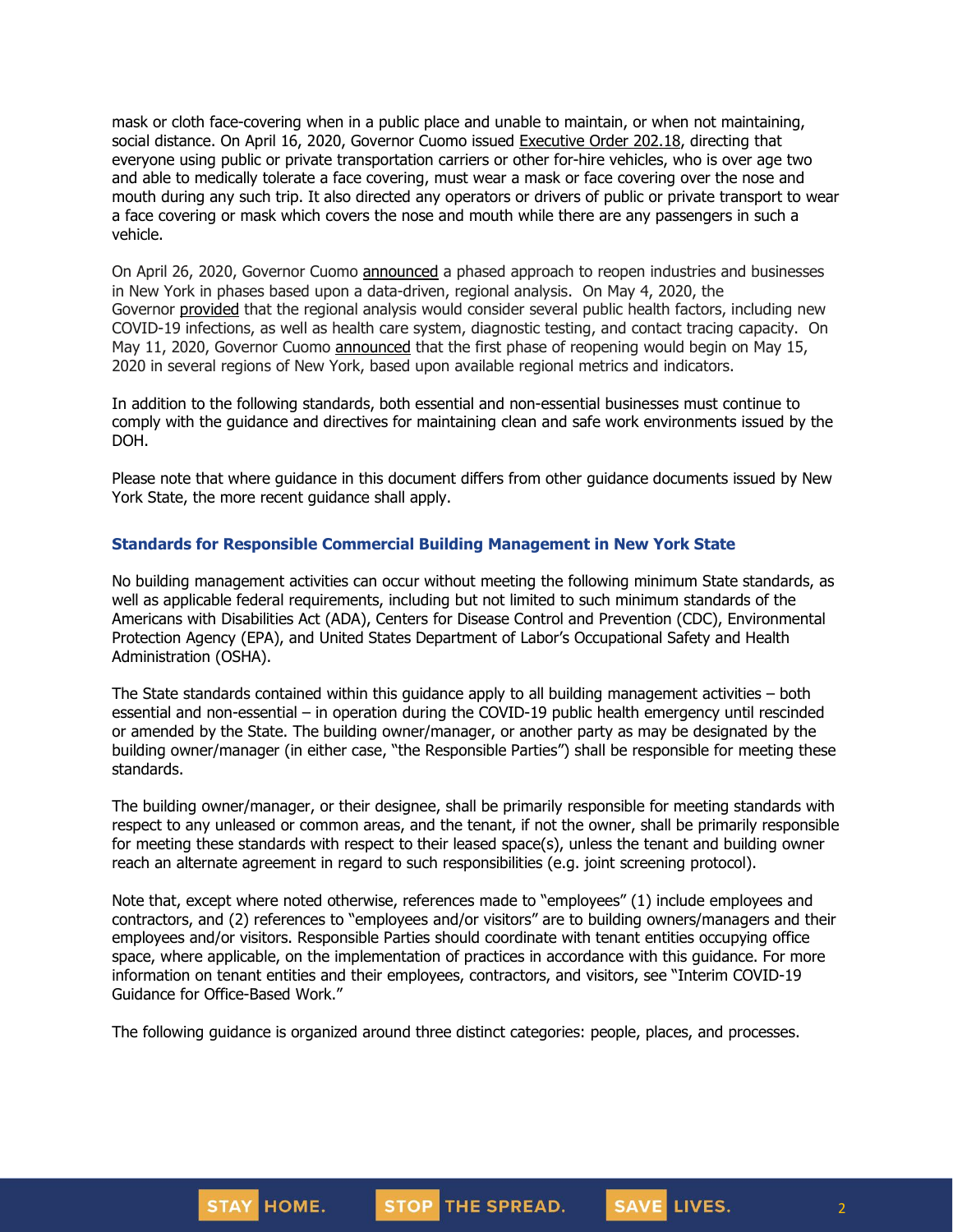# **I. PEOPLE**

#### **A. Physical Distancing**

- Responsible Parties, in coordination with any tenants, must ensure that for any work occurring indoors, the total occupancy is limited to 50% of the maximum occupancy for a particular area as set by the certificate of occupancy, so long as the region in which the building is located remains in Phase II of the State's reopening. Responsible Parties should work with tenants to establish and enforce capacity limits; and
- In the space they control, Responsible Parties, in coordination with any tenants, must ensure that a distance of at least six feet is maintained among individuals at all times, unless safety of the core activity requires a shorter distance (e.g. heating, ventilating, and air conditioning (HVAC) repairs and maintenance). Any time individuals must come within six feet of another person, acceptable face coverings must be worn. Individuals must be prepared to don a face covering if another person unexpectedly comes within six feet.
	- $\circ$  Acceptable face coverings for COVID-19 include but are not limited to cloth-based face coverings and disposable masks that cover both the mouth and nose.
	- $\circ$  However, cloth, disposable, or other homemade face coverings are not acceptable face coverings for workplace activities that typically require a higher degree of protection for personal protective equipment (PPE) due to the nature of the work. For those activities, N95 respirators or other PPE used under existing industry standards should continue to be used, as is defined in accordance with OSHA [guidelines.](https://www.osha.gov/SLTC/personalprotectiveequipment/)
	- $\circ$  Responsible Parties should remind individuals to wear face coverings in shared spaces (e.g. lobby, corridors, elevators, common outdoor space) when a minimum six feet of separation is not possible.
	- $\circ$  Responsible Parties should consider closing any common indoor or outdoor seating areas. To the extent that such spaces remain open, Responsible Parties should modify seating areas arrangements (e.g. chairs, tables) to ensure that individuals are at least six feet apart in all directions (e.g. side-to-side and when facing one another).
- Responsible Parties may modify the use and/or restrict the number of workstations seating areas for their own employees, so that individuals are at least six feet apart in all directions (e.g. side-to-side and when facing one another) and are not sharing workstations without cleaning and disinfection between use. When distancing is not feasible between workstations, Responsible Parties must provide and require the use of face coverings or physical barriers (e.g. plastic shielding walls, in lieu of face coverings in areas where they would not affect air flow, heating, cooling, or ventilation).
	- $\circ$  Physical barriers should be put in place in accordance with OSHA [guidelines.](https://www.osha.gov/Publications/OSHA3990.pdf)
	- $\circ$  Physical barrier options may include: strip curtains, cubicles, plexiglass or similar materials, or other impermeable dividers or partitions.
	- $\circ$  Shared workstations (e.g. "hot-desks") must be cleaned and disinfected between users.

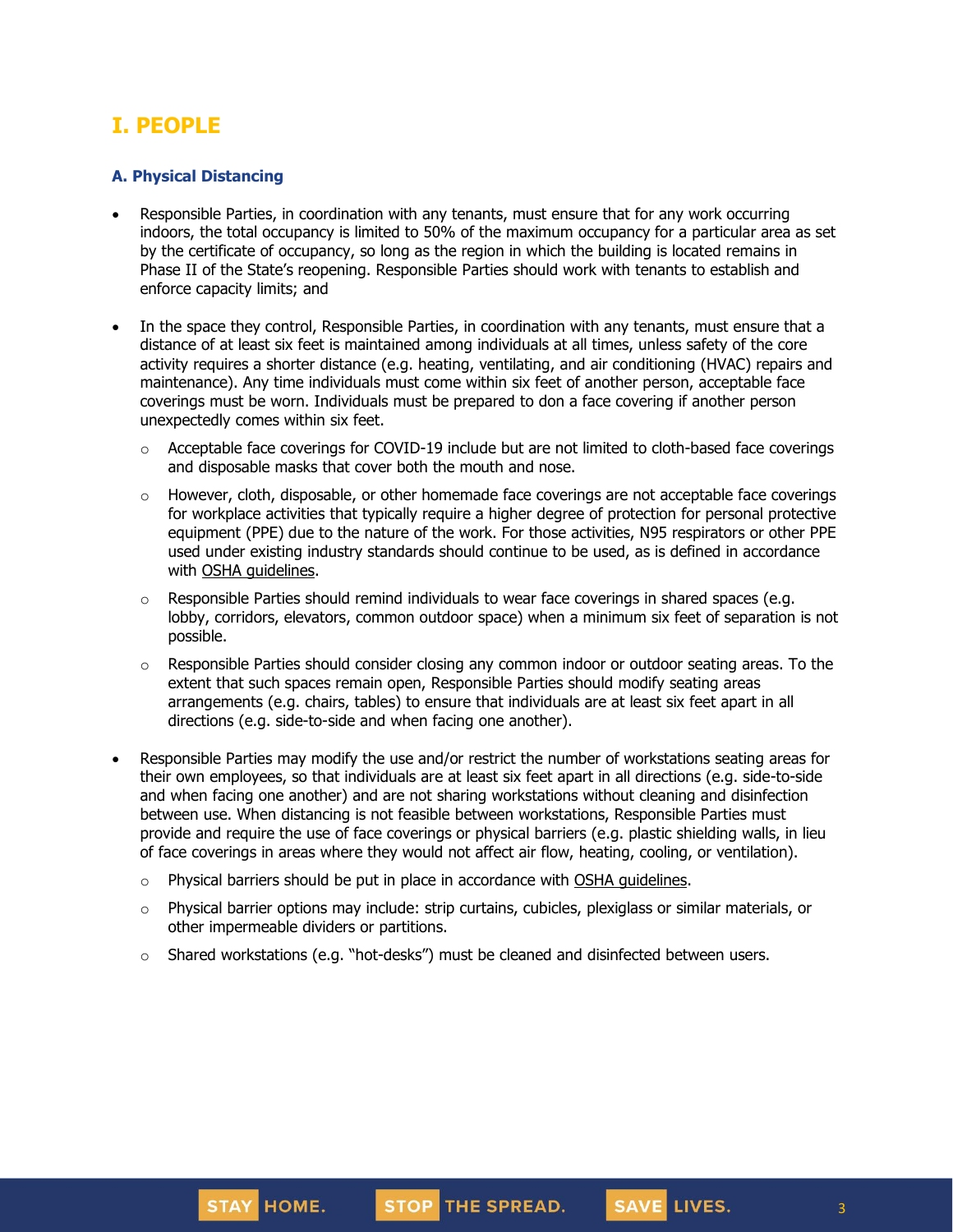- In the space they control, Responsible Parties should prohibit the use of confined spaces (e.g. elevators, staff rooms) by more than one individual at a time, unless all individuals in such space at the same time are wearing acceptable face coverings. However, even with face coverings in use, occupancy must never exceed 50% of the maximum capacity of the space or vehicle, unless it is designed for use by a single occupant. Responsible Parties should increase ventilation with outdoor air to the greatest extent practicable (e.g. opening windows and doors), while maintaining safety protocols. Responsible Parties should take additional measures to prevent congregation in elevator waiting areas and limit density in elevators, such as enabling the use of stairs.
- In the space they control, Responsible Parties should put in place measures to reduce bi-directional foot traffic using tape or signs with arrows in narrow aisles, hallways, or spaces, and post signage and distance markers denoting spaces of six feet in all commonly used areas and any areas in which lines are commonly formed or people may congregate (e.g. elevator entrances, escalators, lobbies, clock in/out stations, health screening stations).
- In the space they control, Responsible Parties must post signs throughout the building, consistent with DOH COVID-19 signage. Responsible Parties can develop their own customized signage specific to their workplace or setting, provided that such signage is consistent with the Department's signage. Signage should be used to remind individuals to:
	- $\circ$  Cover their nose and mouth with a mask or face covering when six feet of social distance cannot be maintained.
	- o Properly store and, when necessary, discard PPE.
	- o Adhere to physical distancing instructions.
	- $\circ$  Report symptoms of or exposure to COVID-19, and how they should do so.
	- o Follow hand hygiene and cleaning/disinfection guidelines.

## **B. Gatherings in Enclosed Spaces**

- Responsible Parties must limit in-person gatherings of their own employees (e.g. meetings) to the greatest extent possible and use other methods such as video or teleconferencing whenever possible, per CDC guidance "Interim Guidance for [Businesses](https://www.cdc.gov/coronavirus/2019-ncov/community/guidance-business-response.html) and Employers to Plan and Respond to [Coronavirus](https://www.cdc.gov/coronavirus/2019-ncov/community/guidance-business-response.html) Disease 2019 (COVID-19)". When videoconferencing or teleconferencing is not possible, Responsible Parties should hold meetings in open, well-ventilated spaces and ensure that individuals maintain six feet of social distance between one another (e.g. if there are chairs, leave space between chairs, have individuals sit in alternating chairs).
- In the space they control, Responsible Parties should close non-essential amenities and communal areas that promote gathering or are high-touch (e.g. vending machines, communal coffee machines) and encourage tenants to do the same.
- In the space they control, Responsible Parties must put in place practices for adequate social distancing in confined areas, such as restrooms and breakrooms, and signage and systems (e.g. flagging when occupied) to restrict occupancy when social distancing cannot be maintained in such areas.
- Responsible Parties should stagger schedules for their own employees to observe social distancing (i.e., six feet of space) for any gathering (e.g. coffee breaks, meals, and shift starts/stops).
- Non-essential common areas (e.g. game rooms) are to remain closed until further guidance is issued.

4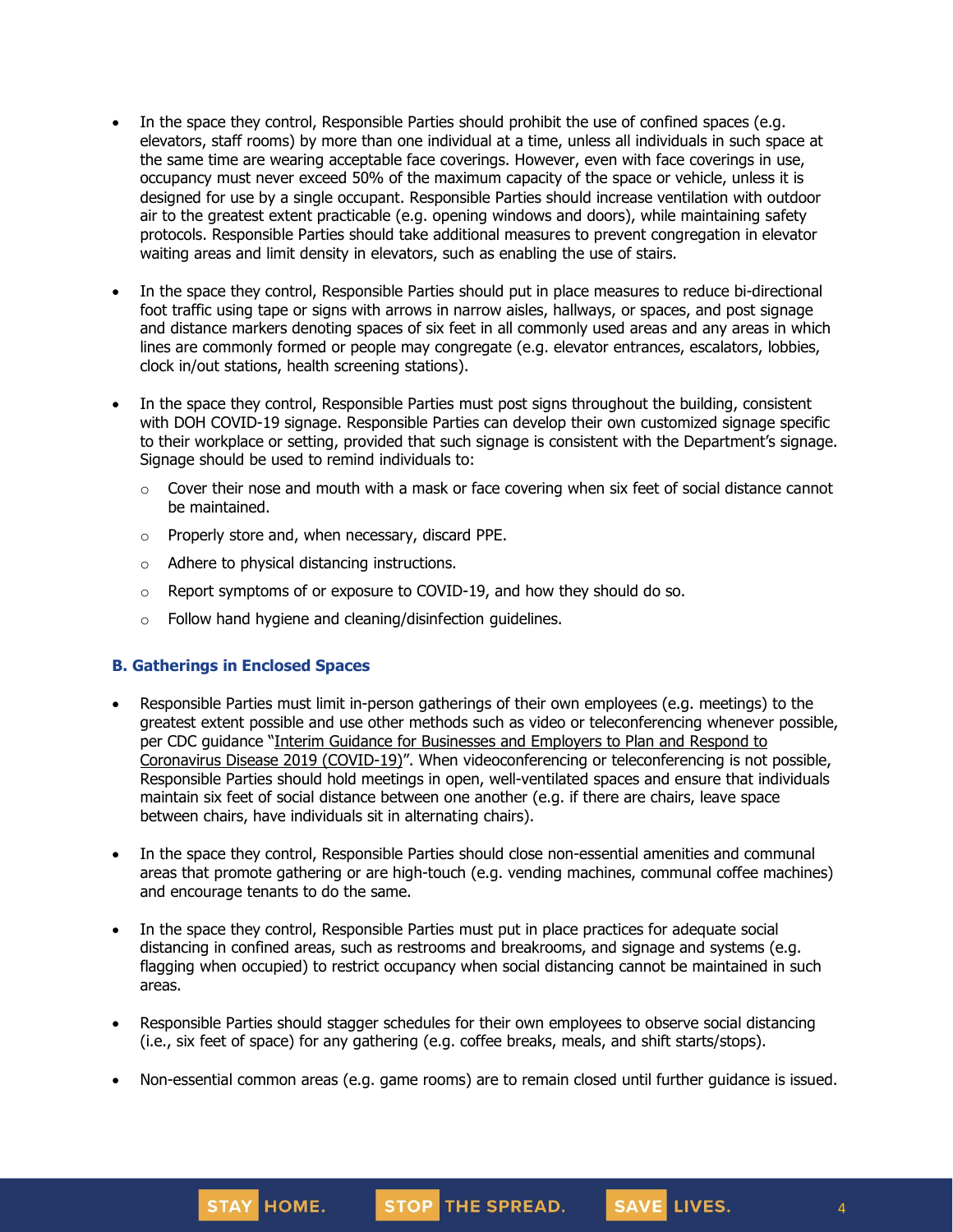## **C. Workplace Activity**

- Responsible Parties must take measures to reduce interpersonal contact and congregation, through methods such as:
	- $\circ$  Limiting in-person presence to only those staff who are necessary to be on site;
	- o adjusting workplace hours;
	- o reducing on-site workforce to accommodate social distancing guidelines;
	- $\circ$  shifting design (e.g. A/B teams, staggered arrival/departure times);
	- $\circ$  prioritizing tasks that allow for social distancing over those that do not; and/or
	- $\circ$  avoiding multiple crews and/or teams working in one area by staggering scheduled tasks and using signs to indicate occupied areas.

#### **D. Movement and Commerce**

- Responsible Parties should prohibit non-essential visitors from entering the building, to the extent possible.
	- o Responsible Parties should coordinate with tenants to determine which visitors are essential.
- Responsible Parties must establish designated areas for pickups and deliveries, limiting contact to the extent possible.
- Responsible Parties should limit interactions (e.g. designate an egress for individuals leaving their shifts and a separate ingress for individuals starting their shifts) and movements (e.g. their employees should remain near their workstations as often as possible) of persons in the common space(s) of the building.
- Responsible Parties should limit the numbers of entrances in order to (1) manage the flow of visitors into the building and (2) facilitate health screenings, as described below in Section III "Processes," Subsection A "Screening and Testing," while remaining in compliance with fire safety and other regulations.
	- $\circ$  Develop a plan for people to maintain six feet of social distance while queuing inside or outside of the building for screening, as applicable.

## **II. PLACES**

#### **A. Building Systems**

- Before occupants return to a building that has been entirely closed, Responsible Parties must complete pre-return checks, tasks, and assessments to ensure a healthy and safe environment. These systems include, but are not limited to, mechanical systems, water systems, elevators, and HVAC systems.
	- $\circ$  Depending on the length of time equipment has been inactive, Responsible Parties should run systems with careful observation to ensure machinery (e.g. valves and switches) are operating correctly.

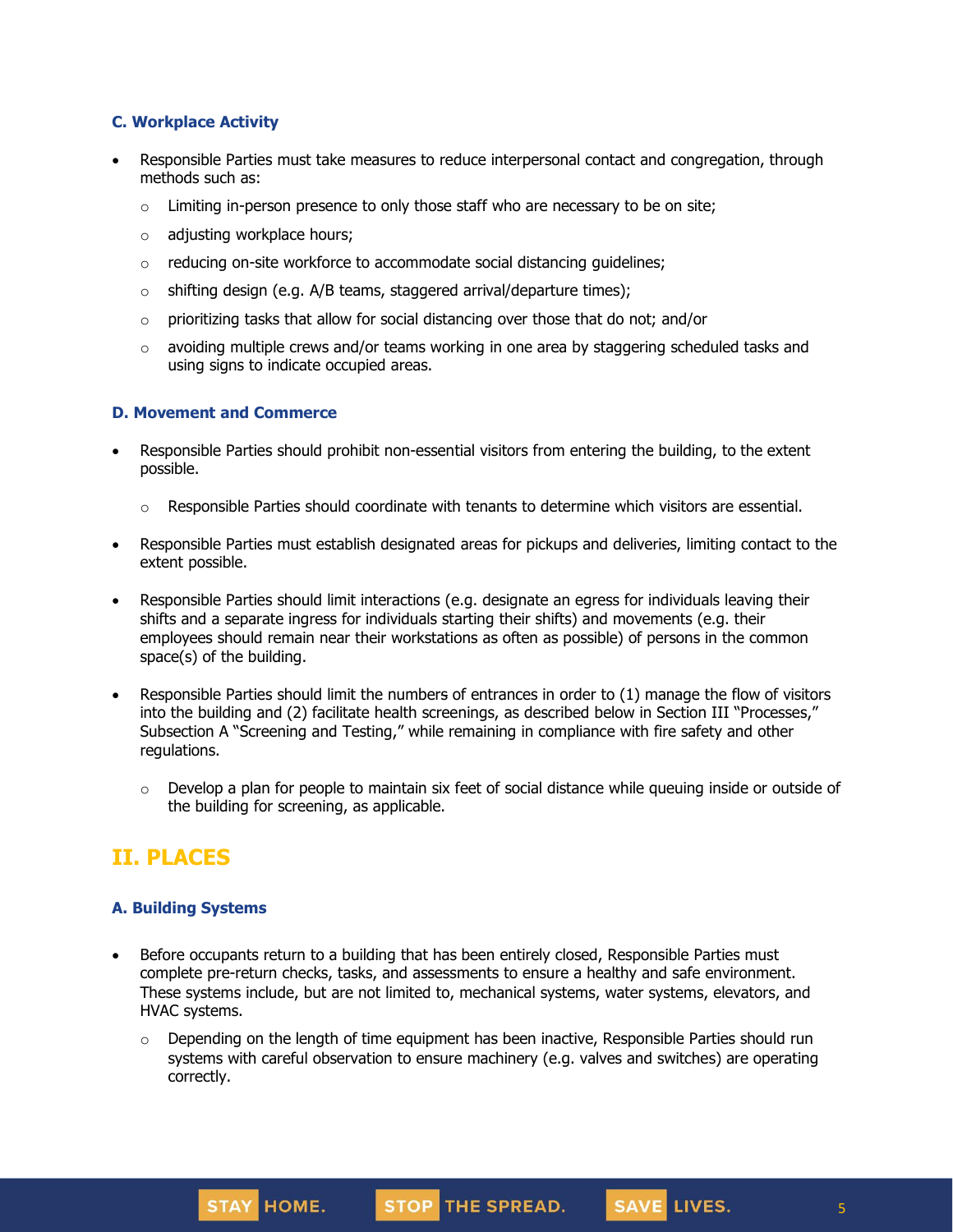- $\circ$  Specific system actions may be required to restart systems after prolonged shutdown. Responsible Parties may determine necessity for each of these items based on length of shutdown and condition as inspected.
- $\circ$  As appropriate and applicable, Responsible Parties should flush building with fresh air based on the design of the makeup/outside air system for a minimum of 24 hours.
- $\circ$  Responsible Parties must ensure air filters are replaced as needed (e.g. after flushing the building).
- $\circ$  Responsible Parties must ensure maintenance and monitoring of cooling towers have been conducted in accordance with state regulations and that chemical and microbial levels are within defined ranges for any closed water systems and/or water features, and drain any devices that may contain stagnant water.
- $\circ$  Responsible Parties must flush cold- and hot-water systems in accordance with the building's water management plan or in concurrence with the building engineer.
- $\circ$  Responsible parties must ensure any water filters are replaced as needed after flushing the building's water systems.
- $\circ$  For buildings that were entirely closed, Responsible Parties must receive verifications from building engineers that operation of all mechanical equipment and systems has been restored prior to reopening the building.
- Before occupants can return to a building that has remained opened, Responsible Parties must receive verification of suitability for occupancy from building engineers.

#### **B. Protective Equipment**

STAY HOME.

- In addition to the necessary PPE as required for certain workplace activities, Responsible Parties must procure, fashion, or otherwise obtain acceptable face coverings, and provide such coverings to their employees while at work at no cost to the employee. Responsible Parties should have an adequate supply of face coverings, masks and other required PPE on hand should an employee need a replacement, or should a visitor of the building management be in need. Acceptable face coverings include, but are not limited to, cloth (e.g. homemade sewn, quick cut, bandana), surgical masks, and face shields.
	- $\circ$  Responsible Parties must work with any entities with which they have contracted to agree upon who will provide PPE to contractors physically present in the building.
	- $\circ$  As mentioned in the State's "Interim COVID-19 Guidance for Professional Services," tenant entities are responsible for providing PPE to their own employees and contractors.
- Face coverings must be cleaned or replaced after use and may not be shared. Please consult the CDC [guidance](https://www.cdc.gov/coronavirus/2019-ncov/community/guidance-business-response.html) for additional information on cloth face coverings and other types of PPE well as instructions on use and cleaning.
	- $\circ$  Note that cloth face coverings or disposable masks shall not be considered acceptable face coverings for workplace activities that require a higher degree of protection for face covering requirements. For example, if N95 respirators are traditionally required for specific activities, a cloth or homemade mask would not suffice. Responsible Parties must adhere to OSHA standards for such safety equipment.

STOP THE SPREAD.

6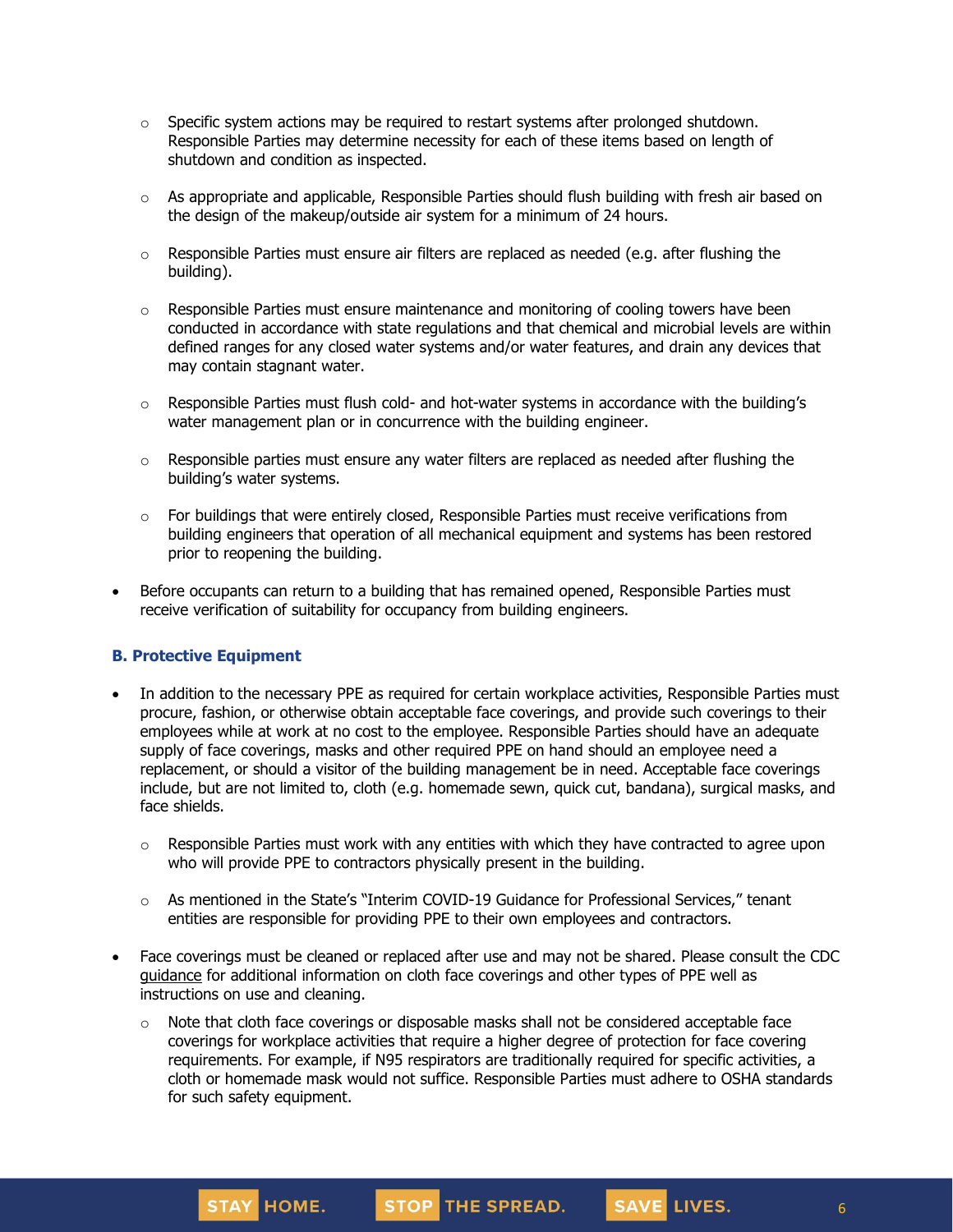- Responsible Parties must allow employees to use their own acceptable face coverings but cannot require employees to supply their own face coverings. Further, this guidance shall not prevent employees from wearing their personally owned additional protective coverings (e.g. surgical masks, N95 respirators, or face shields), or if the Responsible Parties otherwise requires employees to wear more protective PPE due to the nature of their work. Employers should comply with all applicable OSHA standards.
- Responsible Parties must train their employees on how to adequately put on, take off, clean (as applicable), and discard PPE, including but not limited to, appropriate face coverings. Such training should be extended to contractors if the Responsible Parties will be supplying the contractors with PPE.
- Responsible Parties must advise employees, tenants, and visitors to wear face coverings in common areas including elevators, lobbies, and when traveling around the building.
- Responsible Parties must ensure that their own employees wear face coverings when interacting with one another and/or other individuals within six feet distance AND without a physical barrier (e.g. plexiglass).
- Responsible Parties should install physical barriers at reception and security desks.
	- $\circ$  As mentioned above in Section I "PEOPLE," Subsection A "Physical Distancing," physical barriers (e.g. plexiglass or similar materials) should be put in place in accordance with OSHA [guidelines.](https://www.osha.gov/Publications/OSHA3990.pdf)
- Responsible Parties must put in place measures to limit their employees sharing of objects, such as equipment, machinery, materials, and vehicles, as well as the touching of shared surfaces, such as handrails or touchscreens; or, require employees and visitors to wear gloves (trade-appropriate or medical) when in contact with shared objects or frequently touched surfaces; or, require employees and visitors to-perform hand hygiene before and after contact.

## **C. Hygiene, Cleaning, and Disinfection**

- Responsible Parties must ensure adherence to hygiene and cleaning and disinfection requirements as advised by the CDC and DOH, including "Guidance for Cleaning and [Disinfection](https://coronavirus.health.ny.gov/system/files/documents/2020/03/cleaning_guidance_general_building.pdf) of Public and Private Facilities for [COVID-19](https://coronavirus.health.ny.gov/system/files/documents/2020/03/cleaning_guidance_general_building.pdf)," and the "STOP THE [SPREAD](https://coronavirus.health.ny.gov/system/files/documents/2020/04/13067_coronavirus_protectyourself_poster_042020.pdf)" poster, as applicable. Responsible Parties must maintain logs that include the date, time, and scope of cleaning and disinfection.
- Responsible Parties must provide and maintain hand hygiene stations on site, as follows:
	- $\circ$  For handwashing: soap, running warm water, and disposable paper towels.
	- $\circ$  For hand sanitizing: an alcohol-based hand sanitizer containing at least 60% alcohol for areas where handwashing facilities may not be available or practical.
	- $\circ$  Make hand sanitizer available throughout common areas in the building (e.g. lobbies). It should be placed in convenient locations, such as at entrances, exits, elevators, and security/reception desks. Touch-free hand sanitizer dispensers should be installed where possible.
		- **•** Responsible Parties should place signage near hand sanitizer stations indicating that visibly soiled hands should be washed with soap and water; hand sanitizer is not effective on visibly soiled hands.

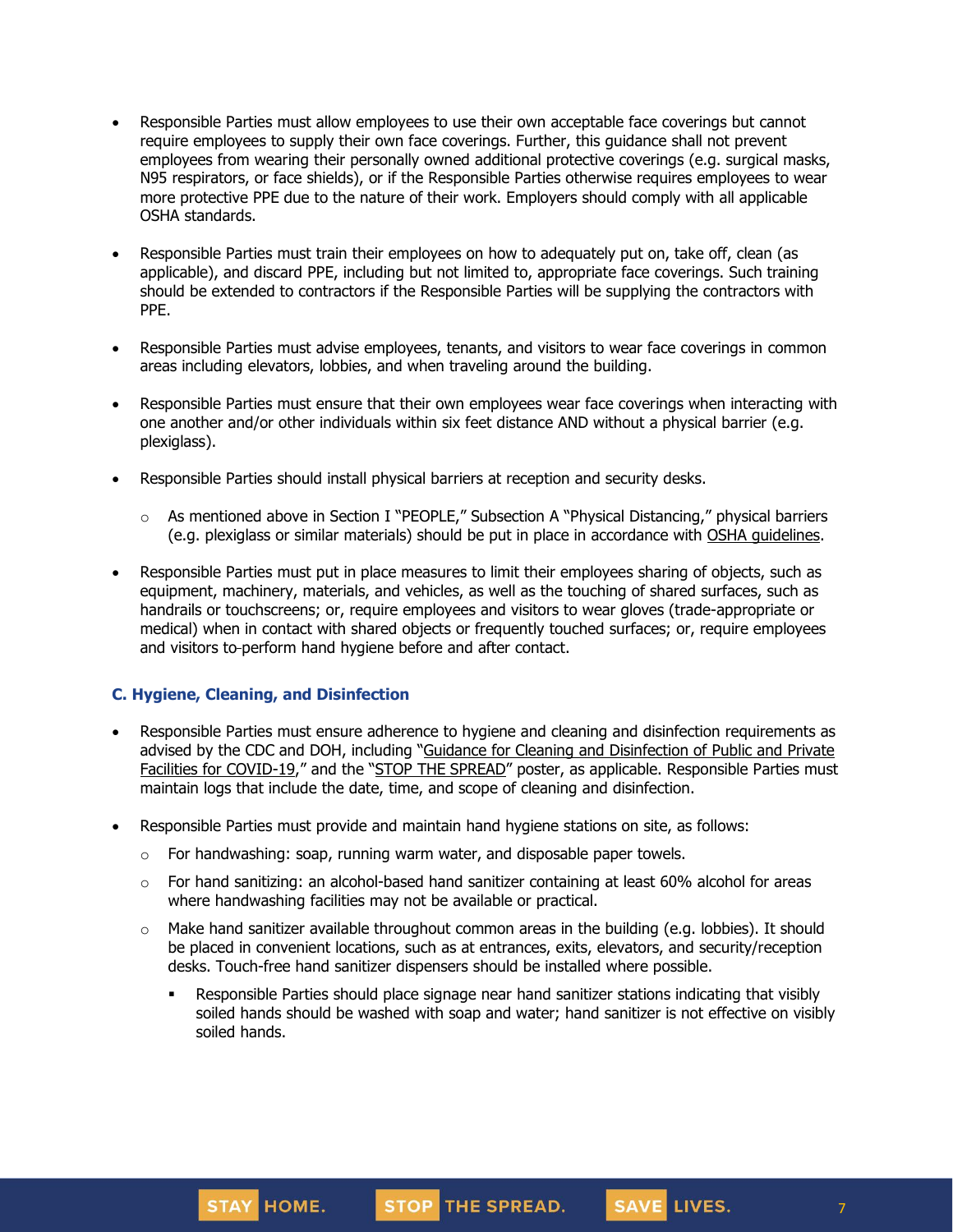- Responsible Parties must provide appropriate cleaning/disinfection supplies for shared and frequently touched surfaces and encourage their employees to use these supplies following manufacturer's instructions for use before and after use of these surfaces, followed by hand hygiene.
- Responsible Parties must conduct regular cleaning and disinfection of the building and more frequent cleaning and disinfection for high risk areas used by many individuals and for frequently touched surfaces. Cleaning and disinfection must be rigorous and ongoing and should occur at least after each shift, daily, or more frequently as needed. Please refer to DOH's "Interim [Guidance](https://coronavirus.health.ny.gov/system/files/documents/2020/03/cleaning_guidance_general_building.pdf) for Cleaning and [Disinfection](https://coronavirus.health.ny.gov/system/files/documents/2020/03/cleaning_guidance_general_building.pdf) of Public and Private Facilities for COVID-19" for detailed instructions on how to clean and disinfect facilities.
	- $\circ$  Responsible Parties must ensure regular cleaning and disinfecting of public restrooms or restrooms used by more than one tenant. Restrooms should be cleaned and disinfected more often depending on frequency of use.
		- **Responsible Parties must ensure distancing rules are adhered to by using signage, occupied** markers, or other methods to reduce restroom capacity where feasible.
	- $\circ$  Responsible Parties must ensure that equipment and tools are regularly cleaned and disinfected using registered disinfectants, including at least as often as employees change workstations or move to a new set of tools. Refer to the Department of Environmental Conservation (DEC) [list](http://www.dec.ny.gov/docs/materials_minerals_pdf/covid19.pdf) of [products](http://www.dec.ny.gov/docs/materials_minerals_pdf/covid19.pdf) registered in New York State and identified by the EPA as effective against COVID-19.
	- $\circ$  If cleaning or disinfection products or the act of cleaning and disinfecting causes safety hazards or degrades the material or machinery, Responsible Parties must put in place hand hygiene stations for between use and/or supply disposable gloves and/or limitations on the number of employees using such machinery.
	- $\circ$  Responsible Parties must provide for the cleaning and disinfection of exposed areas in the event an individual is confirmed to have COVID-19, with such cleaning and disinfection to include, at a minimum, all heavy transit areas and high-touch surfaces (e.g. elevators, lobbies, building entrances, badge scanners, restrooms handrails, door handles).
- CDC guidelines on "Cleaning and [Disinfecting](https://www.cdc.gov/coronavirus/2019-ncov/community/disinfecting-building-facility.html) Your Facility" if someone is suspected or confirmed to have COVID-19 are as follows:
	- $\circ$  Close off areas used by the person suspected or confirmed to have COVID-19.
		- Responsible Parties do not necessarily need to close operations, if they can close off the affected area(s).
		- **•** Shared building spaces used by the individual must also be shut down, cleaned and disinfected (e.g. elevators, lobbies, outdoor common space).
	- o Open outside doors and windows to increase air circulation in the area.

STAY HOME.

- $\circ$  Wait 24 hours before you clean and disinfect. If 24 hours is not feasible, wait as long as possible.
- $\circ$  Clean and disinfect all areas used by the person suspected or confirmed to have COVID-19, such as offices, bathrooms, common areas, and shared equipment.
- o Responsible Parties must immediately communicate information about individuals suspected or confirmed to have COVID-19 to all impacted entities occupying space in the building and inform them of which common spaces are shut down and once they are re-opened.
- $\circ$  Once the area has been appropriately cleaned and disinfected, it can be reopened for use.
	- **•** Employees without close contact with the person suspected or confirmed to have COVID-19 can return to the work area immediately after cleaning and disinfection.

STOP THE SPREAD.

8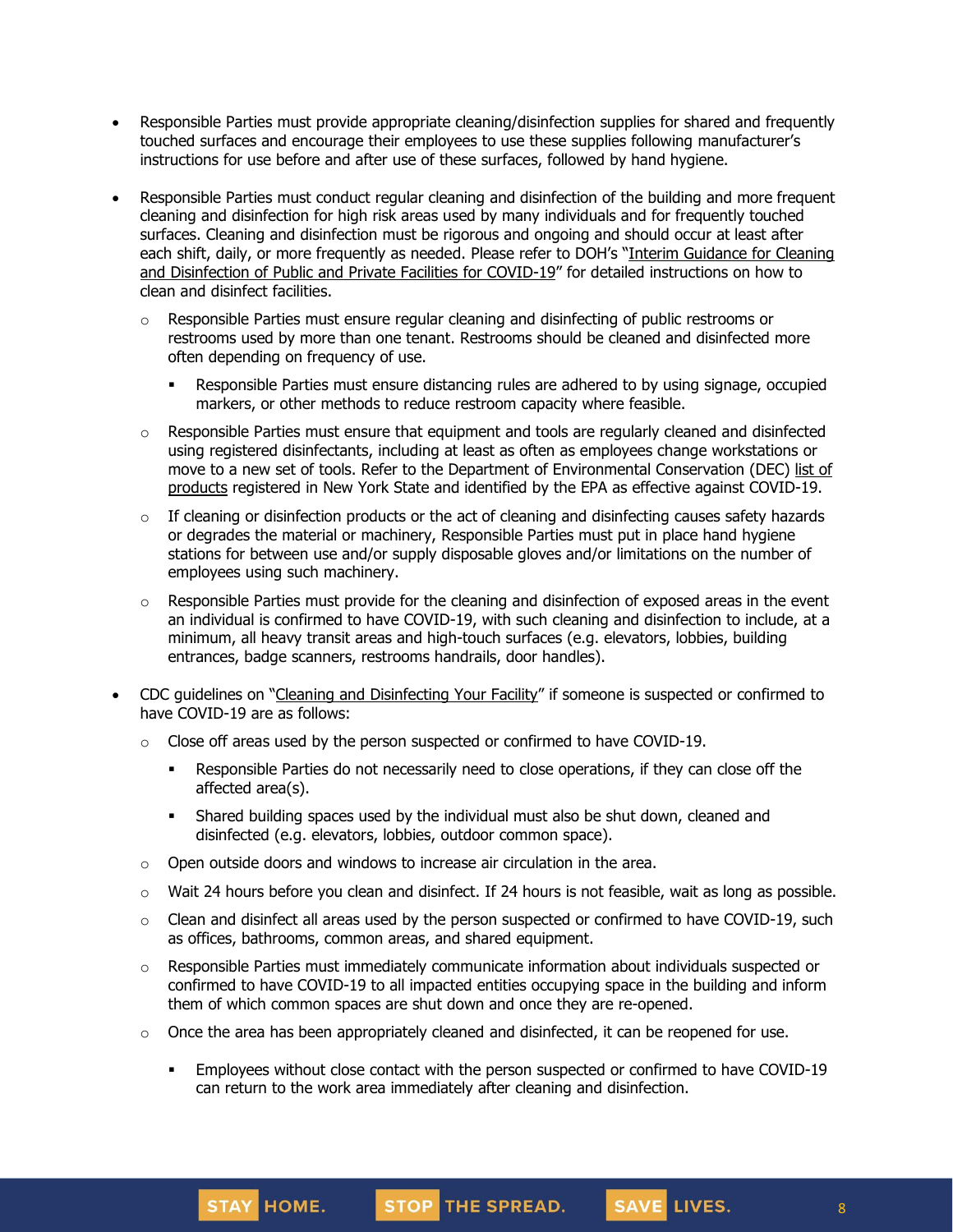- Per CDC's "Evaluating and Testing Persons for [Coronavirus](https://www.cdc.gov/coronavirus/2019-ncov/hcp/clinical-criteria.html) Disease 2019 (COVID-[19\)](https://www.cdc.gov/coronavirus/2019-ncov/hcp/clinical-criteria.html)," considerations when assessing close contact include the duration of exposure (e.g. longer exposure time likely increases exposure risk) and the clinical symptoms of the person with COVID-19 (e.g. coughing likely increases exposure risk as does exposure to a severely ill patient).
- Further, per CDC's "[Principles](https://www.cdc.gov/coronavirus/2019-ncov/php/principles-contact-tracing.html) of Contact Tracing," a close contact is someone who was within 6 feet of an infected person for at least 15 minutes starting from 48 hours before illness onset until the time the patient is isolated. The local health department should be contacted if the extent of contact between an individual and a person suspected or confirmed to have COVID-19 is unclear. Individuals who had close contact should stay home, maintain social distancing, and self-monitor until 14 days from the last date of exposure.
- $\circ$  If more than seven days have passed since the person suspected or confirmed to have COVID-19 visited or used the facility, additional cleaning and disinfection is not necessary, but routine cleaning and disinfection should continue.
- Responsible Parties should avoid the use of furniture that is not easily cleaned and disinfected (e.g. cloth fabric sofas).
- For their own employees, Responsible Parties must prohibit shared food and beverages (e.g. buffet style meals), encourage bringing lunch from home, and reserve adequate space for employees to observe social distancing while eating meals and encourage tenants to do the same.

## **D. Phased Reopening**

• Responsible Parties are encouraged to phase-in reopening activities so as to allow for operational issues to be resolved before production or work activities return to normal levels. Responsible Parties should consider limiting the number of employees when first reopening so as to provide operations with the ability to adjust to the changes.

## **E. Communications Plan**

- Responsible Parties must affirm that they have reviewed and understand the state-issued industry guidelines, and that they will implement them.
- Responsible Parties should work with tenants to develop a communications plan for employees, tenants, and visitors that includes applicable instructions, training, signage, and a consistent means to provide employees with information. Responsible Parties may consider developing webpages, text and email groups, and social media.
- Responsible Parties should encourage individuals to adhere to CDC and DOH guidance regarding the use of PPE, specifically face coverings, when a social distance of six feet cannot be maintained, through verbal communication and signage.
- Responsible Parties should post signage inside and outside of the building to remind individuals to adhere to proper hygiene, social distancing rules, appropriate use of PPE, and cleaning and disinfecting protocols.
- Where applicable and appropriate, Responsible Parties should coordinate with tenants to receive a list of essential visitors expected to enter the building.

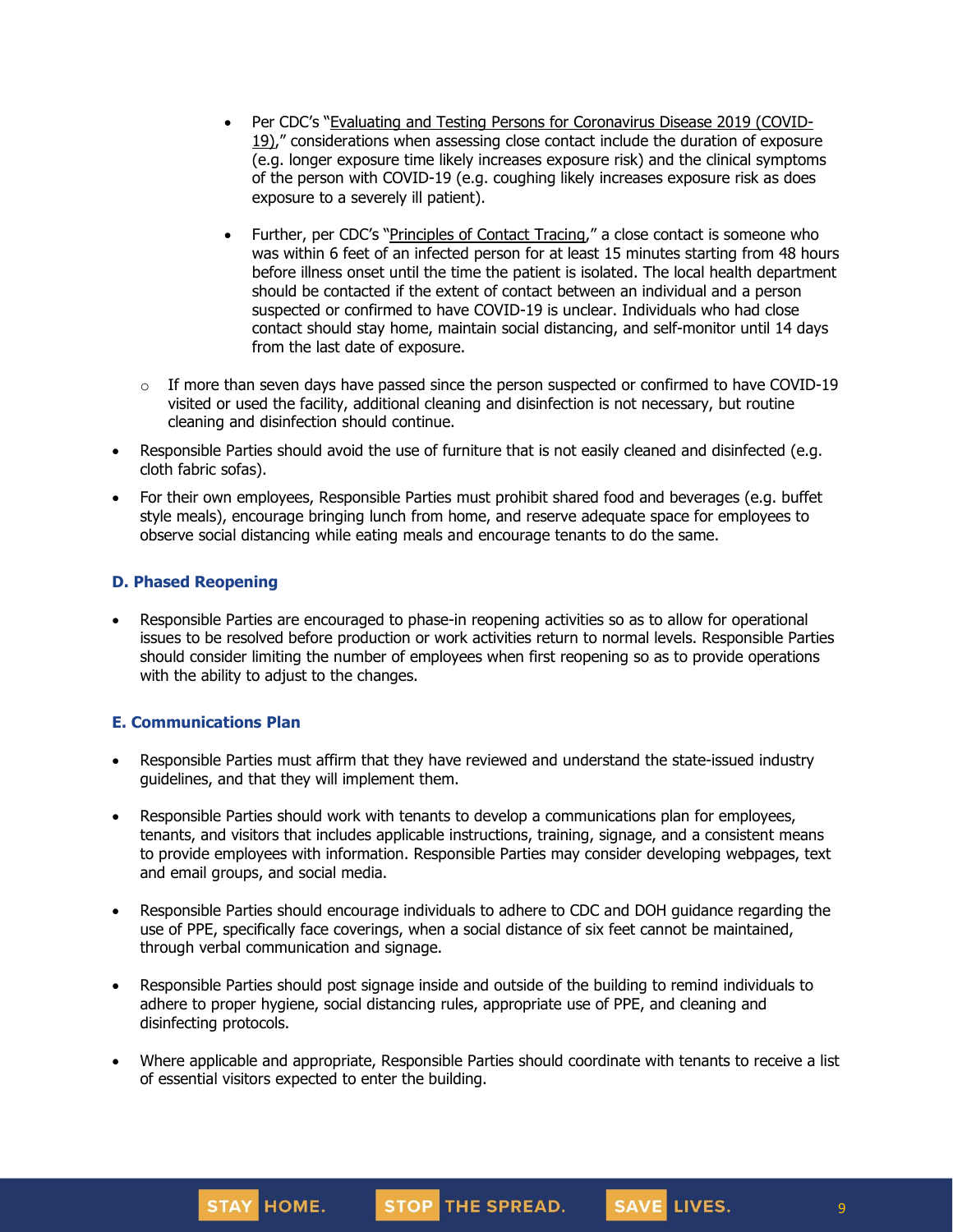## **III. PROCESSES**

## **A. Screening and Testing**

- Responsible Parties must implement mandatory daily health screening practices of their employees and visitors.
	- $\circ$  Screening practices may be performed remotely (e.g. by telephone or electronic survey), before the employee or visitor reports to the building, to the extent possible; or may be performed on site.
	- $\circ$  Screening should be coordinated to prevent employees or visitors from intermingling in close contact with each other prior to completion of the screening.
	- $\circ$  At a minimum, screening is required for all employees or visitors and completed using a questionnaire that determines whether the employee or visitor has:
		- (a) knowingly been in close or proximate contact in the past 14 days with anyone who has tested positive for COVID-19 or who has or had symptoms of COVID-19;
		- (b) tested positive for COVID-19 in the past 14 days; and/or
		- (c) has experienced any symptoms of COVID-19 in the past 14 days.
- While tenants are responsible for screening their own employees and visitors, Responsible Parties should coordinate with tenants to facilitate screening. Screening best practices include:
	- $\circ$  If space and building configuration allows, screen individuals at or near the building entrance to minimize the impact in case of a suspected or confirmed case of COVID-19.
	- $\circ$  Allow for adequate social distancing while individuals queue for screening and/or building entry.
	- $\circ$  Coordinate with tenants to identify individuals who have completed a remote screening.
	- $\circ$  Use contactless thermal cameras in building entrances to identify potentially symptomatic individuals and direct them to a secondary screening area to complete a follow-on screening.
	- $\circ$  If unable to screen at or near building entrances, remind tenants that they are responsible for screening their employees within a space under their control.
- According to the CDC guidance on "Symptoms of [Coronavirus](https://www.cdc.gov/coronavirus/2019-ncov/symptoms-testing/symptoms.html)," people with COVID-19 have had a wide range of symptoms reported, ranging from mild symptoms to severe illness. Symptoms of COVID-19 include, but are not limited to: cough, shortness of breath or difficulty breathing, fever, chills, muscle pain, sore throat, or new loss of taste or smell.
- Responsible Parties should require employees or visitors to immediately disclose if and when their responses to any of the aforementioned questions changes, such as if they begin to experience symptoms, including during or outside of work hours.
- In addition to the screening questionnaire, daily temperature checks may also be conducted per U.S. Equal Employment Opportunity Commission or DOH guidelines. Responsible Parties are prohibited from keeping records of employee health data (e.g. temperature data).
- Responsible Parties must ensure that any personnel performing screening activities, including temperature checks, are appropriately protected from exposure to potentially infectious employees or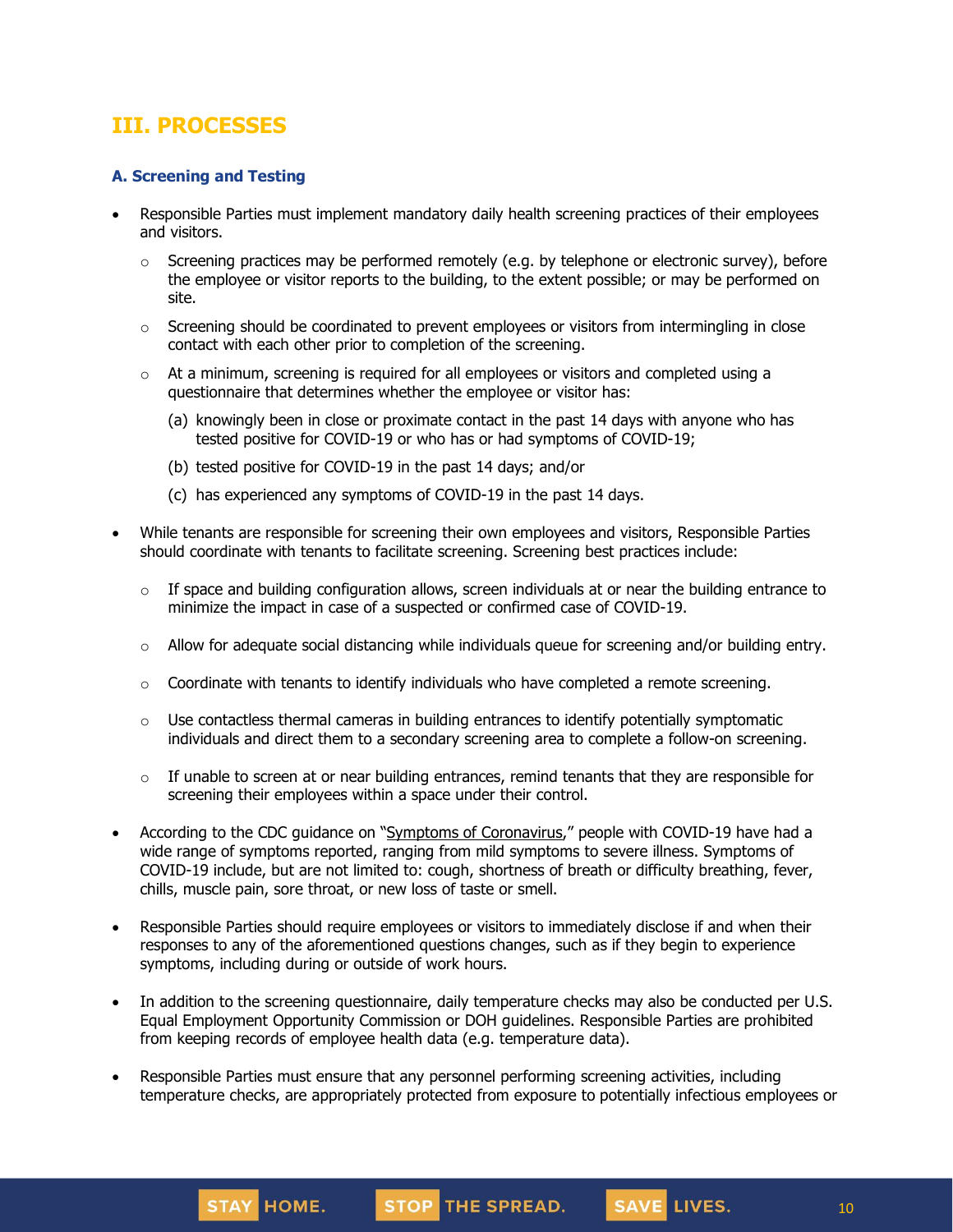visitors entering the building. Personnel performing screening activities should be trained by employer-identified individuals who are familiar with CDC, DOH, and OSHA protocols.

- Screeners should be provided and use PPE, including at a minimum, a face mask, and may include gloves, a gown, and/or a face shield.
- An employee who screens positive for COVID-19 symptoms should not be allowed to enter the workplace and should be sent home with instructions to contact their healthcare provider for assessment and testing. This policy does not apply if the employee or visitor is entering the building for medical evaluation or treatment (e.g. to visit a doctor's office in the building). Responsible Parties should remotely provide the employee or visitor with information on healthcare and testing resources, if the employee has been sent home. Responsible Parties must immediately notify the local health department and DOH about the case if test results are positive for COVID-19. Responsible Parties should provide the employee with information on healthcare and testing resources.
- An employee or visitor who has responded that they have had close contact with a person who is confirmed or suspected to have COVID-19 may not be allowed to enter the building without abiding by the precautions outlined below and the Responsible Parties has documented the employee's or visitor's adherence to those precautions.
- For their employees and respective visitors, Responsible Parties must review all responses collected by the screening process on a daily basis and maintain a record of such review. Responsible Parties must also identify a contact as the party for employees and visitors to inform if they later are experiencing COVID-19-related symptoms, as noted in the questionnaire.
- Responsible Parties should designate a central point of contact, which may vary by activity, location, shift or day, responsible for receiving and attesting to having reviewed all employees, contractors, and visitors' questionnaires, with such contact also identified as the party for employees and visitors to inform if they later are experiencing COVID-19-related symptoms, as noted on the questionnaire.
	- $\circ$  Identified point of contact for the building should be prepared to receive notifications from tenants of positive cases and initiate the respective cleaning and disinfection procedures.
- Responsible Parties must designate a site safety monitor whose responsibilities include continuous compliance with all aspects of the site safety plan, for tenants, employees, and visitors.
	- $\circ$  When notified of a positive case, the identified point of contact must notify the contacts of all impacted entities occupying shared spaces of the positive cases and the respective cleaning and disinfection procedures taken.
- To the extent possible, Responsible Parties should make best efforts to maintain a log of every person, including their own employees and visitors, who may have close contact with other individuals at the building; excluding deliveries that are performed with appropriate PPE or through contactless means. Logs should contain contact information, such that all contacts may be identified, traced and notified in the event an employee or visitor is diagnosed with COVID-19. Responsible Parties must cooperate with state and local health department contact tracing efforts.
- Responsible Parties and their employees should take the following actions related to COVID-19 symptoms and contact:

STAY HOME.

 $\circ$  If an employee has COVID-19 symptoms AND EITHER tests positive for COVID-19 OR did not receive a test, the employee may only [return](https://www.cdc.gov/coronavirus/2019-ncov/hcp/return-to-work.html) to work after completing a 14-day self-quarantine.

STOP THE SPREAD.

SAVE LIVES.

11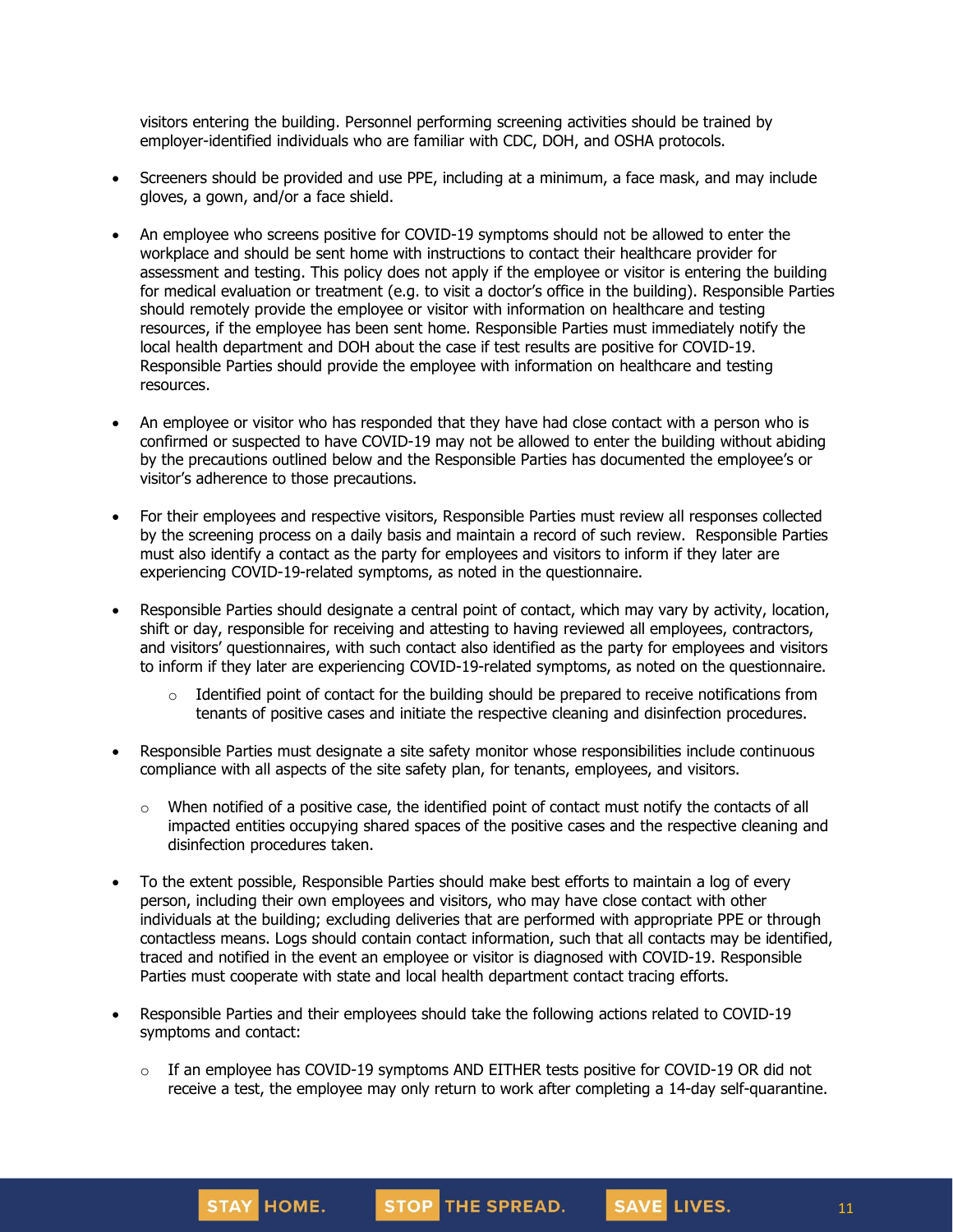If an employee is critical to the operation or safety of a site, the local health department and the most up-to-date CDC and DOH standards on the minimum number of days to quarantine before an employee is safely able to return to work with additional precautions to mitigate the risk of COVID-19 transmission may be consulted.

- $\circ$  If an employee does NOT have COVID-19 symptoms BUT tests positive for COVID-19, the employee may only return to work after completing a 14-day self-quarantine. If an employee is critical to the operation or safety of a site, the local health department and the most up-to-date CDC and DOH standards on the minimum number of days to quarantine before an employee is safely able to return to work with additional precautions to mitigate the risk of COVID-19 transmission may be consulted.
- $\circ$  If an employee has had close contact with a person with COVID-19 AND is symptomatic, the employee should notify their employer and follow the above protocol for a positive case.
- $\circ$  If an employee has had close contact with a person with COVID-19 AND is NOT symptomatic, the employee must notify their employer and quarantine for 14 days. However, if the employee is critical to the operation or safety of the workplace AND is NOT symptomatic, the Responsible Parties may consult with their local health department on precautions to permit a return to work in adherence to the [following](https://www.cdc.gov/coronavirus/2019-ncov/community/critical-workers/implementing-safety-practices.html) practices prior to and during their work shift, which should be documented:
	- 1) Regular monitoring: Employee should take their temperature before work to confirm that they do not have a fever. As long as the employee does not have a temperature or symptoms, they should self-monitor under the supervision of their employer's occupational health program.
	- 2) Wear a mask: The employee should wear a face mask at all times while in the workplace for 14 days after last exposure to a person with COVID-19.
	- 3) Social distance: Employee should continue social distancing practices, including maintaining, at least, six feet distance from others.
	- 4) Disinfect and clean work spaces: Continue to clean and disinfect all areas such as offices, bathrooms, common areas, and shared electronic equipment routinely and increase frequency of cleaning and disinfection of high-touch surfaces.
- $\circ$  If an employee is symptomatic upon arrival at work or becomes sick during the day, the employee must be separated and sent home immediately, following the above protocol for a positive case.

## **B. Tracing and Tracking**

- Responsible Parties must notify the local health department and DOH immediately upon being informed of any positive COVID-19 test result by an employee at their workplace.
- The Responsible Parties must be prepared to receive reports of positive cases from tenants.
- In the case of an employee or visitor, or a tenant's employee or visitor, testing positive, the Responsible Parties must cooperate with the local health department as required to trace all contacts in the workplace, and notify the local health department where the building is located of all individuals who entered the site dating back to 48 hours before the employee or visitor – or tenant's